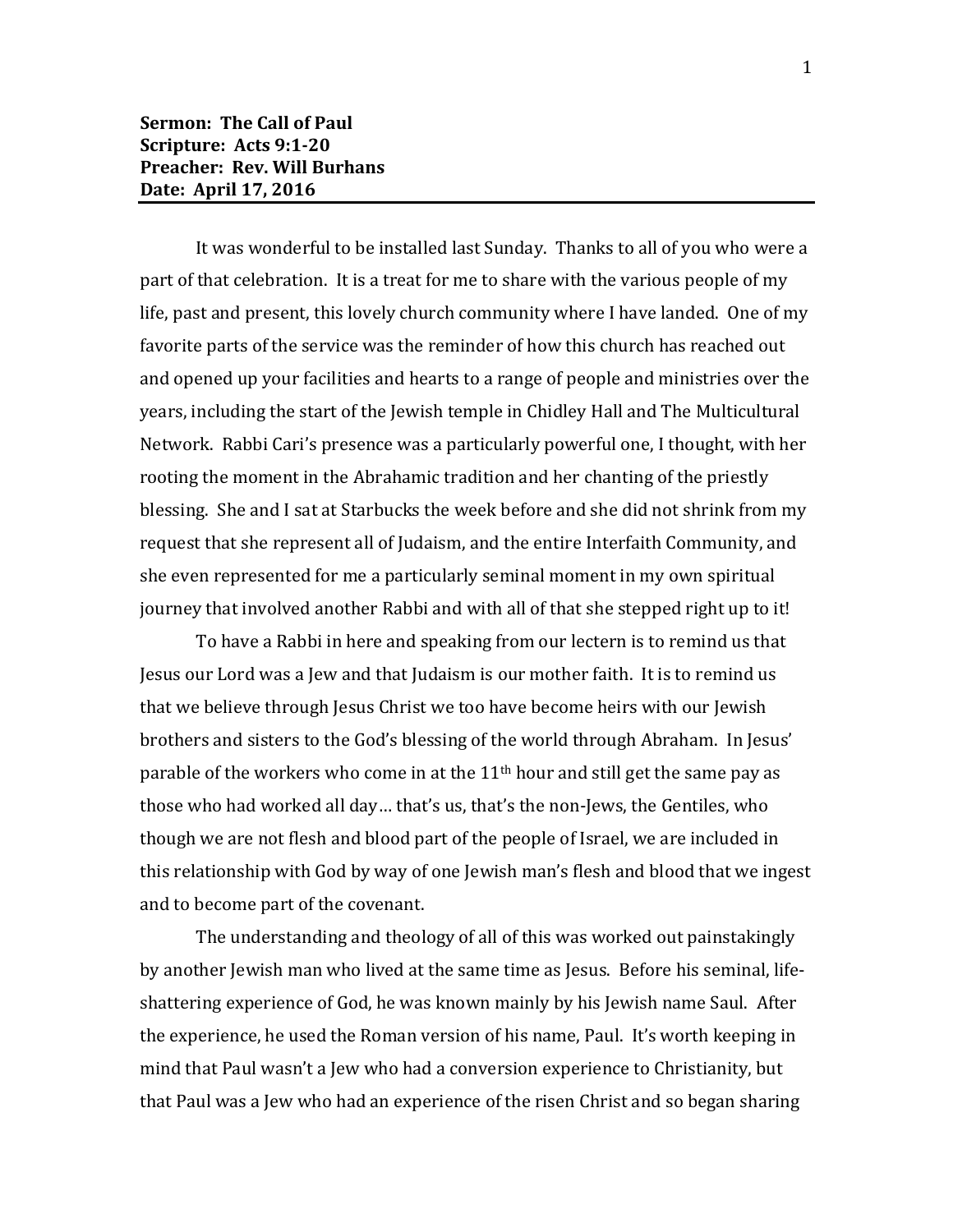how this risen Christ was the fulfillment of Jewish salvation history and how cosmically his death and resurrection was the pivotal moment in human history where everything changed for everyone. He went from a passionate but narrow, constrained, strict understanding of the Jewish tradition to this mind-blowingly broad and universal understanding of the Jewish tradtion.

Because, you see, at the time of Jesus there were of course a great variety of understandings of what it meant to be Jewish and how that defined human life and the understandings were often impacted by the context within which the Jews lived. There were, for instance, Greek-speaking Jews who had been scattered around the Roman Empire and were living their lives in the Greco-Roman context of the diaspora and there were the Hebrew or Aramaic-speaking Jews who lived in and around the promised land of Judea proper, the hometown folk. Within these different groups of Jews there were variou world-views and theological perspectives. So for instance there were some Greek-speaking Jews from the diaspora who were more militant about maintaining their Jewish identity because they tried to remain distinctly themselves in the face of being minorities in a majority foreign culture. So they tended to be very strict about their Jewish practices and would insist on others doing the same. Still, there were other diaspora Jews who had allowed themselves to be more fully assimilated into wider cultures which led them to a more universal understanding of their tradition, emphasizing how God was the Father of all people and all people would be drawn into God's salvation. The more liberal Jews, were drawn to emphasize the prophets and their call to justice rather than the laws of Moses and its call to ritual purity which more conservative Jewish emphasis. Sound familiar? All religions have such groups and often those inner-religious lines of liberal and conservative are harder to deal with than the interfaith lines of separation.

Of these two strains of Jewish perspectives, you could say Jesus had a more prophetic, innovative, approach to Judaism, very willing to place compassion and justice before ritual practice and purity. And Paul, on the other hand, coming as he did from Tarsus in modern day Turkey, would have been of the more conservative, ritualistic, tradition-bearing, perspective. He was deeply concerned about maintain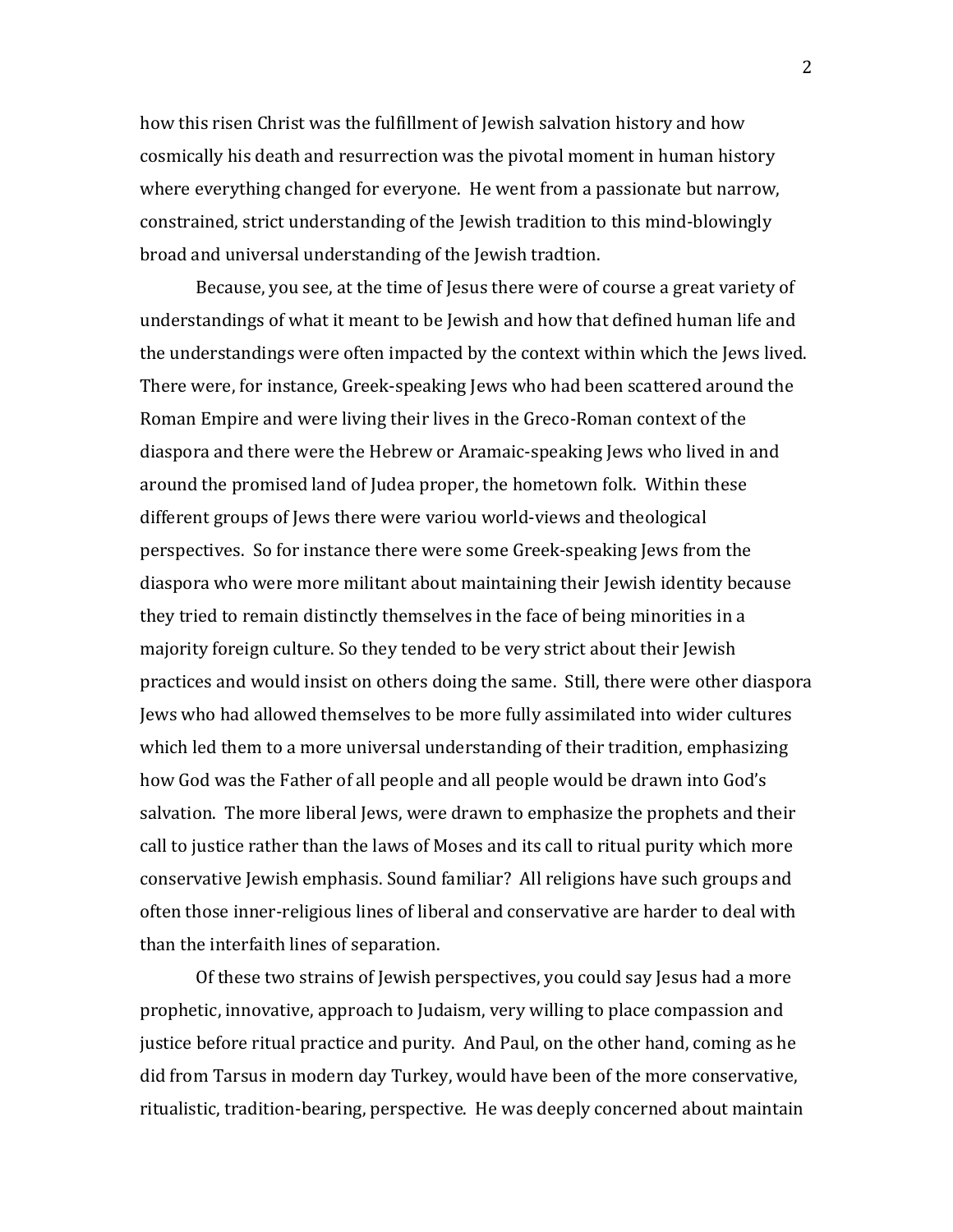Jewish purity and distinction and saw the followers of this crucified rabbi named Jesus as doing damage to the already tenuous situation of the Jews in the Roman Empire. Some of the Jewish followers of "The Way", which is what the Jesus movement was first called, still maintained Jewish practices of kosher, circumcision, Sabbath-keeping and the like, and so Paul had no problem with them. But there were those other Jewish followers of this man who were disregarding Jewish law as irrelevant! It was these Jews that Paul saw as the enemies of God and he was convinced that they would be the ruin of his ancient and adored Jewish tradition and the Jewish people themselves.

That's why he took it upon himself to stamp them out. So Paul hears that a particularly vital group of followers of the Way were active in the synagogues of Damascus in Syria. He gets permission from the High Priest in Jerusalem to arrest these people and bring them back to Jerusalem for punishment. This was critical for Paul and other Jewish authorities because the Jewish community in Damascus was already in a precarious situation struggling for survival in that part of the Roman Empire. In Fact 30 years from the time of Paul's trip there, at the beginning of the Jewish Roman war in the 70's, all the Jews of Damascus, followers of Jesus or not, were rounded up, herded into a Greek gymnasium and slaughtered in about an hours' time.

So Paul was on a serious mission to save his people from the weakening of Judaism that he believed the Jesus movement represented. He left Jerusalem and traveled on foot for 135 miles, like walking from here to Albany, New York. And towards the end of his journey, he came up over Mt. Hermon where the cold of the mountain air often mingled with the heat of the desert plains and created fantastical electrical storms and sure enough there came this massive flash of light and Paul is knocked to the ground and hears the voice of Jesus himself ask him "why are you persecuting me?" He's blinded by the light and told to go on into Damascus and find a man named Ananias. So Paul goes exactly to where he was planning to go all along to do violence to these followers of Jesus, but he is forced to go blind, utterly vulnerable and in need of them. When Ananias, a follower of Jesus living in Damascus, gets the same miraculous word, he's less amazed by the vision and voice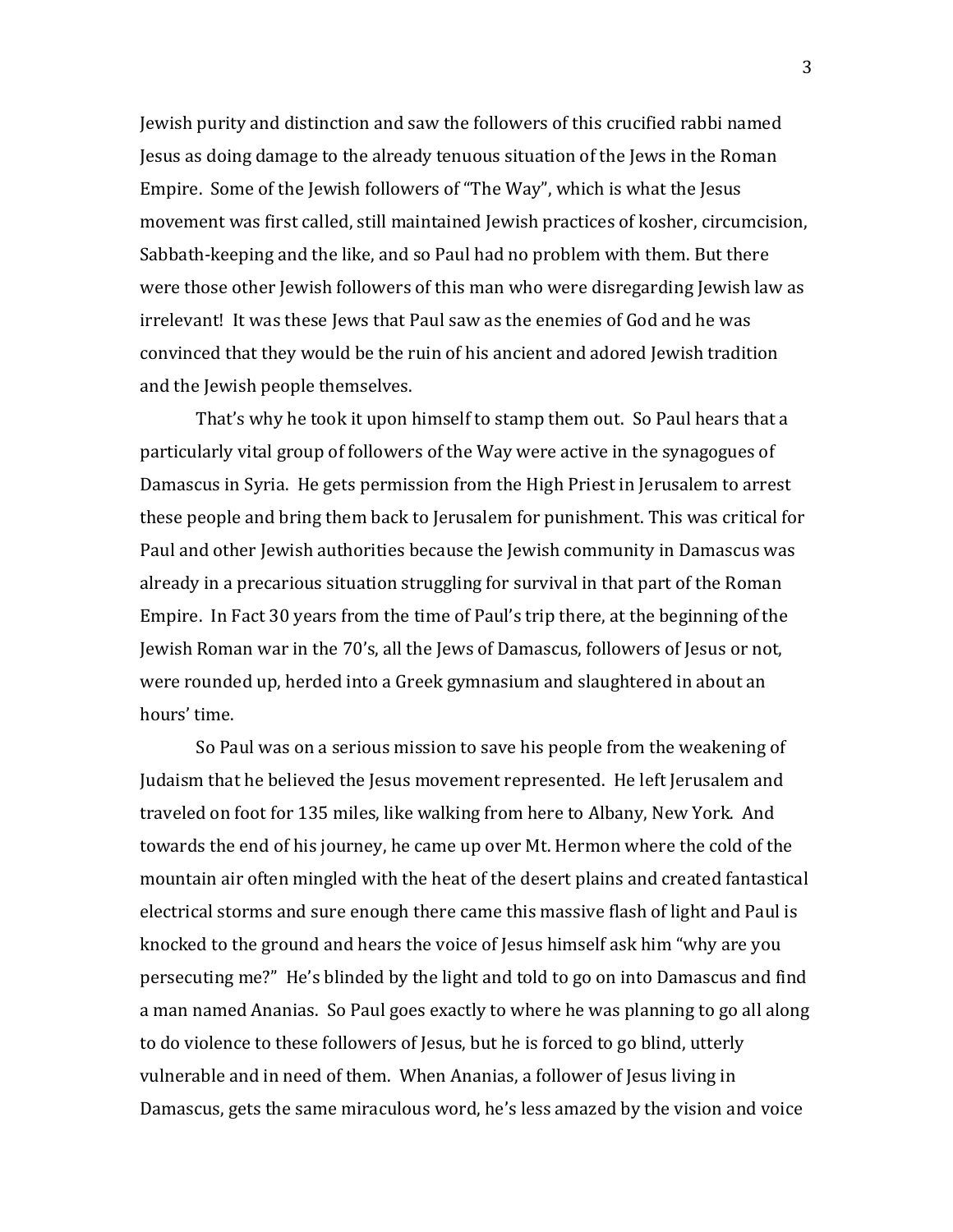than he is by what Jesus is asking of him…which is to heal the man called Paul who is coming. Ananias knows exactly who Paul is! "You mean, that vile and violent man is coming here and I'm not supposed to hide from him nor fight him but HEAL him?" And God says, to paraphrase, "yep".

And that was the seminal moment for the unfolding of the Christian religion, just behind the resurrection itself, when Paul becomes an Apostle and is called by God to open up God's grace and salvation to the world beyond Israel. He had a hard road of it for sure as there were huge disagreements and tensions within the Jesus movement itself for exactly how God was going to affect salvation through Jesus and who would be included in it, just as there are in Christian circles today; who gets in on this salvation project of God's and who is left behind.

At the time of Jesus and Paul, there were Jews who believed that God's salvation at the end of times would come with a great battle on Mt. Megiddo where Israel would be redeemed and the heathen gentiles would be destroyed, otherwise known as Armegeddon. But there were also Jews who believed the end would come as a great and final banquet, not a battle at all, where all nations would stream to God and be welcomed in. Isaiah 25 – "I will destroy the shroud of death that enfolds all people, says the lord, and on this mountain I will make a rich feast for all nations." Through his mystical experience on the mountain, Paul was transformed and went from "it's all going to end in a great battle and the wicked will be destroyed" perspective to "it's all going to end in a great feast." Thanks in large part to Paul's promoting of this perspective, we Christians practice that very feast in the here and now through the the Lord's supper until that final feast is prepared and celebrated. It's a beautiful thing!

Paul's story sits at the very heart of our tradition and at the very crux of the Christian spiritual life. A zealous man full of fury and violence and selfrighteousness, looking to be the instrument of God's vengeance, called by the loving heart of God to instead be a conduit of love, mercy, forgiveness, and grace. Paul's call, his story, doubles down on what Jesus taught, that no one can be discarded, no one, written off as evil, dismissed as a lost cause because God is actually the God of the lost causes. The God of Israel, the God of the gentiles, the God of violent Paul and